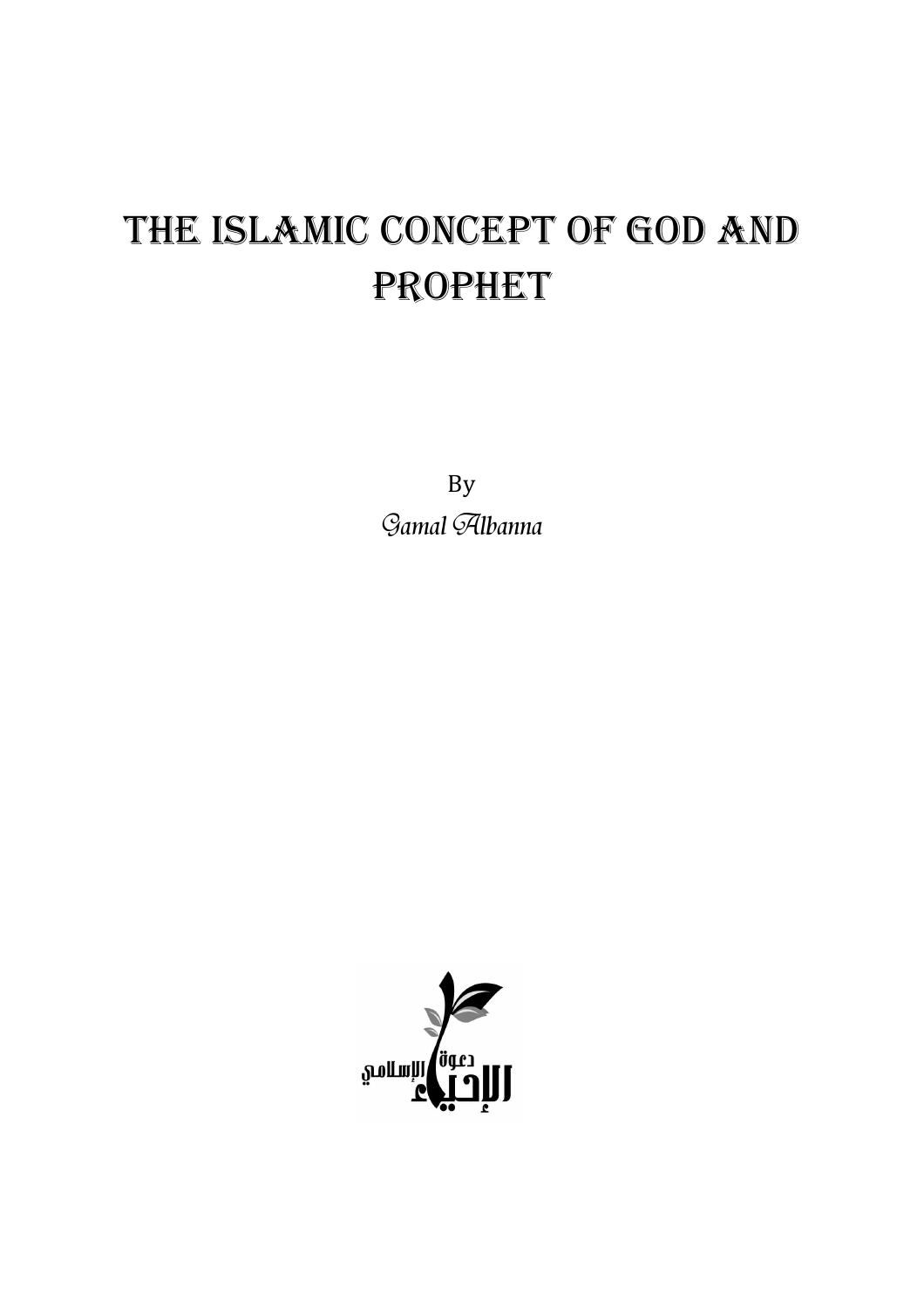## THE ISLAMIC CONCEPT OF GOD AND **PROPHET**

ــــــــــــــــــ

The idea of Cod is the essential feature of all religions. It distinguishes between a religion and a philosophy or a cult. However, we find alongside this perpetual existence of the idea of God in all religions, even the primitive ones and many differences in its perception. These two phenomena, the existence of the idea of God in all religions among all nations and the great variations in contemplating this "God" lead us to two findings. The first one is that the idea of God is an instinctive and original one. It has an actual positivism, a factual existence and not a mere of a dream or wish. No such idea can persist in all ages and among all nations and withstand all attacks and suspicions unless it has a deal and solid foundation. The second one is that the mental image of God is oriented by the degree of the material and cultural progress that a society attains by its geographic and environmental conditions. Thus, Primitive "God" was primitive; because the people who adored Him were primitive as they could not understand otherwise. The gods of tough mountain-men were distinct. How great is the difference between the thunderous Odin of the Viking and the mild Isis of the Egyptians?

Although the first finding conforms to what religions claim in general, the second finding, *shows* a great challenge that might shake the very foundation of religions, If the mental image of God is dependent upon every nation's particular understanding and the degree of its social development, then His image would differ from community to community, undermining the entire framework of religious belief. Islam does not overlook the phenomenon of diversity in the mental image of God in the preceding religions. Indeed, the occurrence of such diversity was one of the reasons for the appearance of Islam and other revealed religions.

The conception of God in Islam has two aspects; the first one is related to the existence of God and its proof through Creation. The second one is that the existence of God symbolizes purposef-ulness, abstractness and absolutism. Without His existence, all these symbolisms will be meaningless, or at best have a relative purpose and import.

 The Qur'an treats these two aspects in a comprehensive way in which one leads into the other. It proves the existence of Allah, (God) through one great evidence, namely "Creation". Although all religions prove the existence of God through Creation, Islam accords the subject in an original and distingui-shed treatment.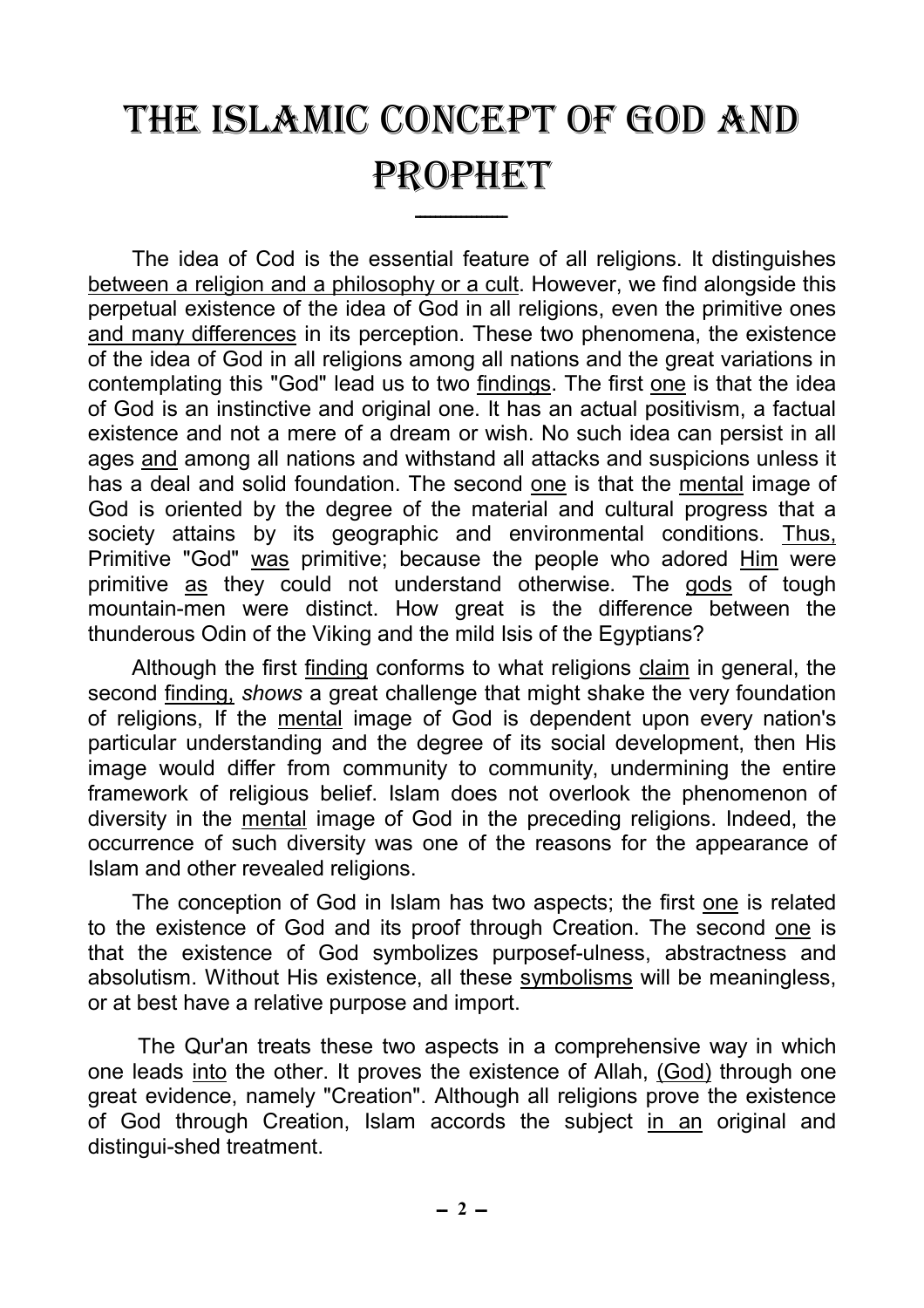The Qur'an is an artistic expression of natural phenomena. It implies frequent calls for man to conceive, think and contemplate everything he observes, even the ant and the bee after which two Surahs have been named. Usually, the Qur'an directs attention towards the universe, the sun, the moon, the sequence of day and night and life and death, etc. in a very vivid and declaratory manner. The Qur'an mentions the camel because it represents a valuable asset such as the Bedouin possess a cow within the context of the Jew because it had an association with life in medieval Egypt.

Everything in the universe reflects the miracle of Creation. How have all these creatures come into life? Is it by a mere chance or by AL-Dahr (the age) nature at the old and modern sceptecs claim? "And they say" "What is there but our life in this world we shall live and then we shall die, and nothing but time that destroys us" (Surah AL-Jatheia, 24) the matter is also expressed by Berge son in his book entitled Evolution of Creation "The Qur'an stands against these unrealistic claims. There must be a Creator since chance cannot guarantee the precise, harmonious and constant confirmation of the universe. Millions of years can not be able to create life even if they can after the shape or nature of life. Scientific discoveries affirm, everyday, the perfect and accurate organization of the universe and how it revolves according to every law regulating the small station and the huge galaxy. If the laws disrupted for any reason, catastrophes will occur invoking the entire systems of universe.

I would like to mention a trifle incident which occurred to me and probably to many others as well. One day the television showed a picture of a latest Japanese robot, showing how it walked, stopped, picked a flower and presented it to a lady. Immediately after that and in the same programme, some scenes from a circus were presented in which a female acrobat performed her risky role with great courage and precision. What a contrast between that clumsy, slow moving, ugly steel contraption and this beautiful, radiant, flesh and blood creature of God, though the robot is the latest product of modern technology. The Qur'an is very emphatic about the miracle of Creation, not only with regard to man but also with regard to a small fly. It challenges man to create a fly, which they cannot, nor can anybody else. I think that modern technology will not be able to create a helicopter as small as a fly.

In proving the existence of God by Creation, the Qur'an builds up the mental image of God in a unique fashion. Some religions personify God endowing Him with all human qualities and attributes. This concept is in the Greek and Egyptian mythology. Philosophers, on the other hand, fend to envisage God in an abstract philosophical supposition having no life or vitality. Christianity for historical reasons expounded a very compound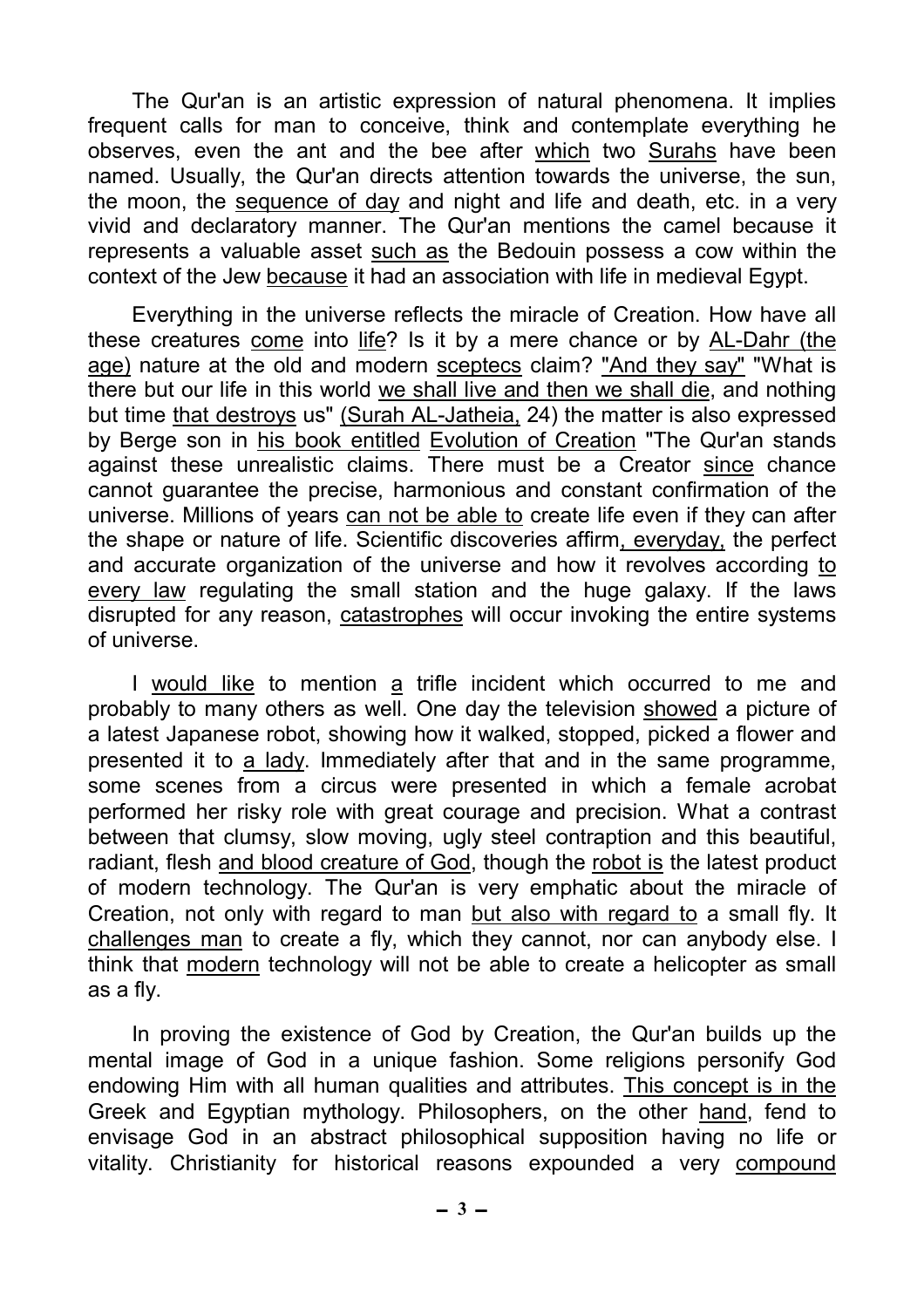structure of trinity, the relationships within this trinity, and the nature of each hypothesis. This notion is not perceivable through one's natural dispositions or his own ???? but must be acquired from a professional priest, hence, the necessity of the Church and the priests exists. Even after learning such a theology, many thinkers expressed their doubts about the consistency of this theology. The personified God was the real reason that made many European thinkers repudiate Christianity. Islamic theology, on the other hand, does not follow the same approach. Although the attitude of Islam towards God encompasses all characteristics of life, power, will, perfection, etc. It stresses the fact that these characteristics are by no means similar to human qualities.

"The One and Only God, the Eternal, Absolute. He bequeath not, nor is He bequeath, and there is none like unto Him" (112-14).

"There is nothing whatever like unto Him" (42-11).

"No vision can grasp Him, but His grasp is overall vision" (6:103)

"He is the last and the last, the Evident and the human and He has full know ledge of all things" (57:3).

Islam purified the idea of God from any nation of incarnation of Polytheism, which was the essence of all previous religions. It perceives God as the One and the Only Creator of material and mental existence. This creation presents a proof of the existence of God, and in the meantime, the existence of God becomes the only explanation of this universe material and mental existence without a Creator. Thus, the idea of God becomes the source of all values and the only rational explanation of the existence of this organized universe.

Stripping the image of God from all forms of theological entanglements (incarnation, polytheism, etc), and relying on the creation as a proof of His existence conforms to Islam's clarity and simplicity as His chosen religion that explains the absence of a church or a clergy. Nature is the church of a Muslim. Their hearts and consciences (inner feelings) are their own guardian. This meaning is crystallized in the Noble Prophet's advice to one of his companions, "Consult your heart even if people give you their advices".

It is apparent that we cannot visualized or grasp the shapes and nature of God's image, although we are sure of the existence of its owner, confident that He is the Almighty Creator since these creatures and universe cannot be created by a chance or by a mere evolution and cannot function so precisely without an absolute regime ,wisdom and intelligence that surpass all our imaginations, our inability to comprehend the nature God may generate some suspicions and doubts, but this inability is not only a logical conclusion. Our capacities are admitted, and there are many things that we are unable to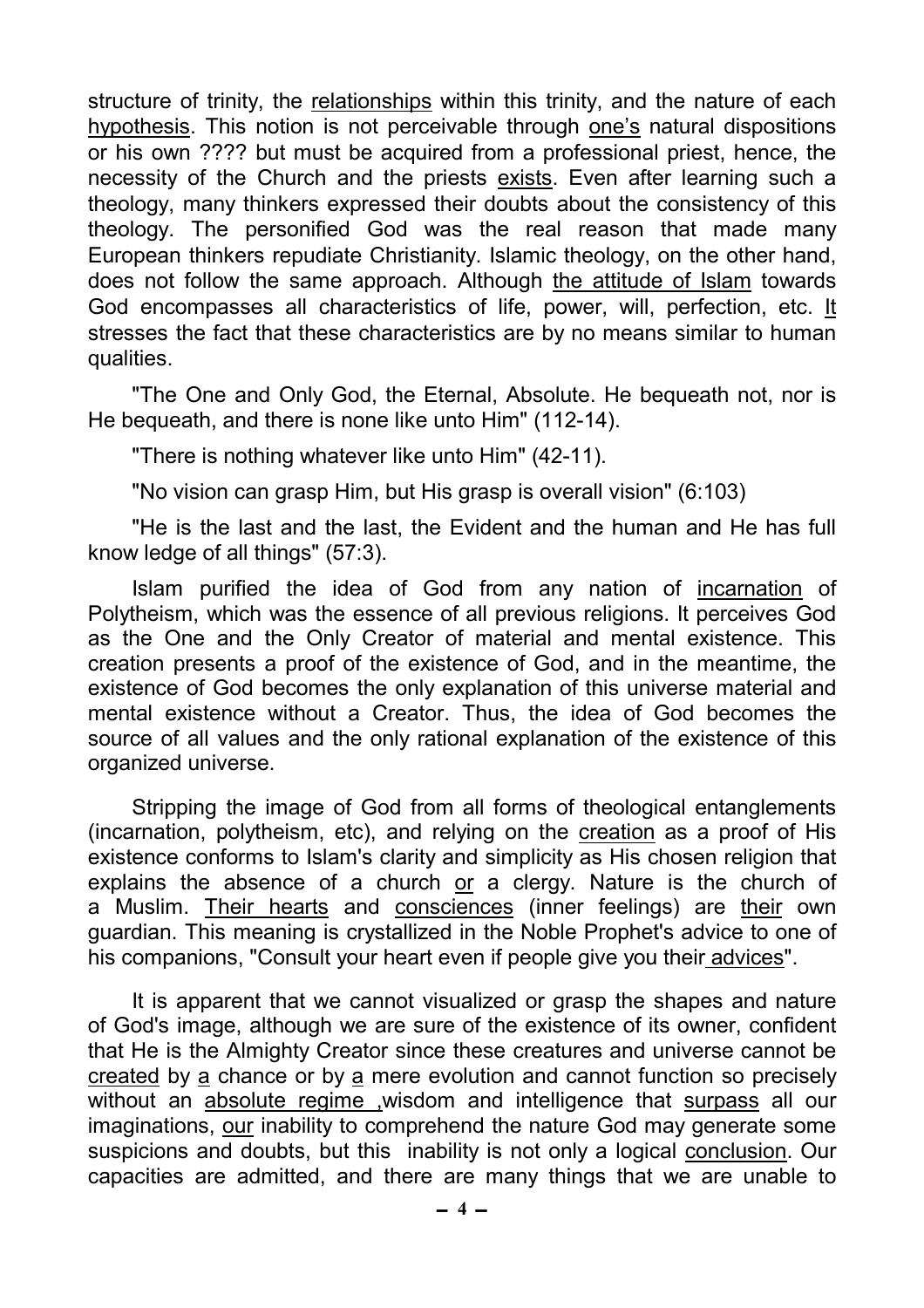understand. How then can we understand the Omnipotent Creator of them all?

The recognition of God can not be a matter of mathematical calculations or experiments, because if they were so, the conception of God would lose its characteristics and contemplation edition and heart that one believes in God, otherwise he will not appreciate the Absolute Almightily God. The unique importance and the far-reaching effects of the conception of God specifically lie in the fact that we believe in God although we do not see Him by eyes, not touch Him by hands. According this fact, the idea of human conscience emerges. It is the power that directs man to act not only to gain benefits or avoid pains but also to endure losses and hardship.

Where does this power come from? Pure reason cannot guide us beyond utility. The existence of a divine element, conscience in the human soul is not an accessible matter to a mathematical proof. The Prophet (God's blessing and peace be upon him) mentioned that "Honesty is deposited in the core of human heart" and as God said. "My skies and My Earth are not wide enough to contain me, but human heart is". Some thinkers are of the view that human conscience cloned the idea of God, but the opposite is true. God implants conscience in human souls through religion. This is what the celebrated Egyptologist James Rested indicated in his book relating to the religion of Ancient Egypt. The book entitled "The Dawn of the conscience".

## The Concept of the Prophet hood

As mutational earliest, man can think on the existence of a Creator God by his own intuition but he cannot visualize His nature of shape. Hence there were variations in envisaging God among different nations throughout history. And in order to avoid this contusion, God sent His Messengers and Prophets to convey the right concept about His Being to mankind.

The essential function of a Prophet is to carry and disseminate the message of God. Since the Prophet does not know it by himself, and since a direct access from prophet to God is impossible, this message is transmitted through a particular medium, viz. through the Arch-angel Gabriel.

When the failure of a man to comprehend the true image of God and how he wavers between the incarnations of pagans and the abstractions of philosophers and to what extent he is influenced by his environmental conditions, if all these are considered, then we can understand the necessity of the emergence of Prophet hood. Without their guidance, mankind would go astray, to become the victim of sorcerers, soothsayers and occultists. The temple of Delphi is a historic case in point. Many leaders like Alexander the Great, and some Roman Emperors, and even philosophers like Socrates fell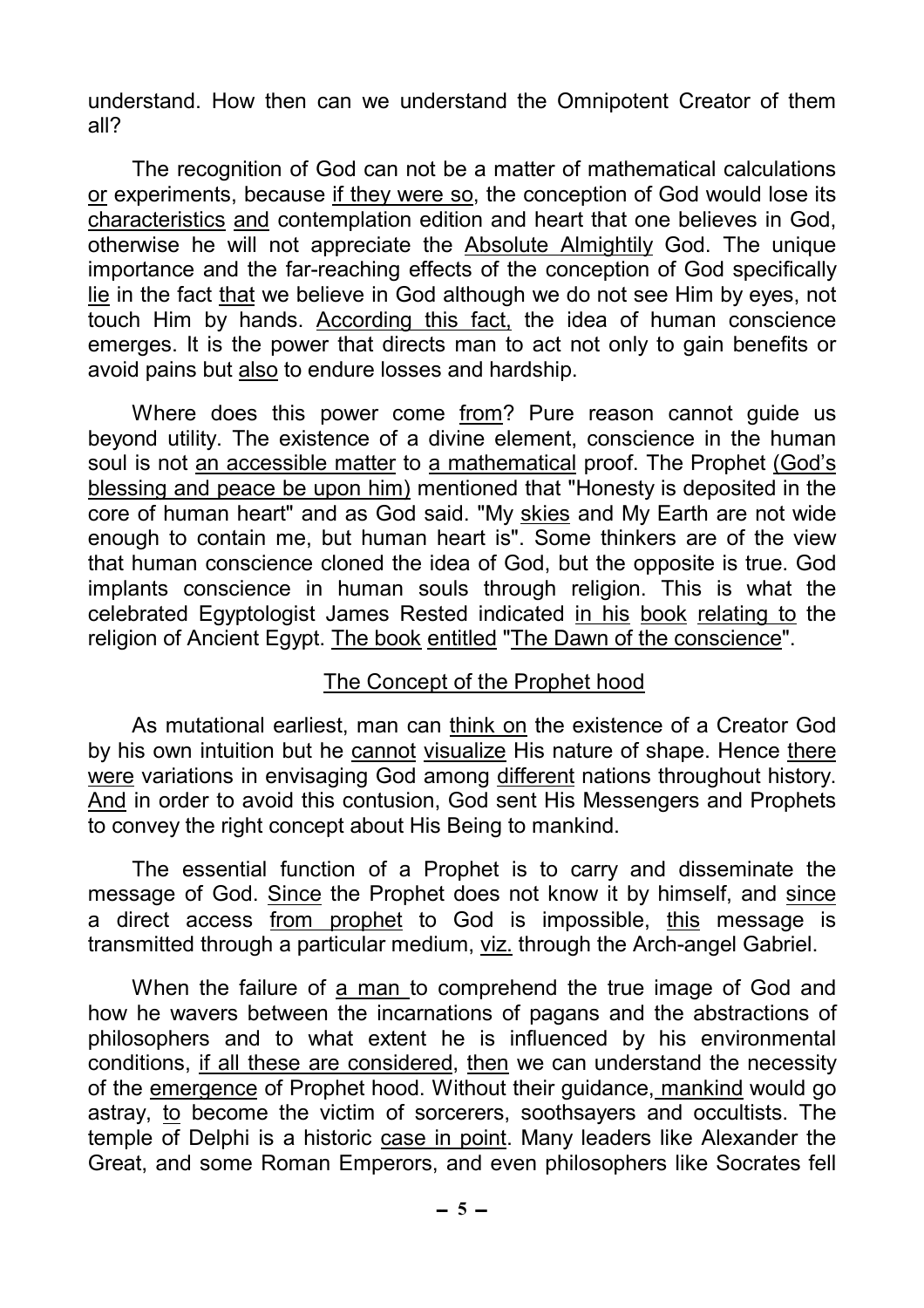on such false influence. Horrible claims and dreadful acts were committed under this influence, Even Plato "The Driven Plato" was unable to teach beyond his theory of ideas, which presented a lifeless God.

Through these precedents and examples, we recognize that revelation is the only medium through which the true image of God can be tormented. We cannot explain this process in national terms. It is a part of what Islam calls "The Unseen World". However, we must accept prophets, the most representation example of human perfection, when they affirm it and the revelation exposes things we cannot otherwise perceive and which do not contradict the rules of reasoning.

The Qur'an defines the function of the Prophet which is to convey the message of Allah to mankind through revelation. He has no authority to say anything on his own revelation. He is essentially a transmitter, although he can explain what the believers may not understand; emphasize matters in detail and the broad lines of the revealed message.

Islam stresses the human character of the Prophet. He is not a divine person, but a man like other men, selected and guided by God. The Qur'an blames the Christians for deifying their prophets and saints and giving them the authority of mediation between man and God. Therefore, any kind of mediation is not permissible. In Islam Prophets are merely messengers of God, they cannot forgive anyone if he commits a crime and exempt him\her from the punishment he\she deserves. They also cannot intercede with God to anybody's behalf, for Islam does not accept the idea of intercession as such.

The Prophet, in Islam, is the supreme guide. He teaches, explains, calls for God, answers, and tries, as hard as possible, to make his mission be accepted. He must be the perfect teacher with an unlimited capacity to endure all abuses and persecution at the thoughts and hands of his opponents. He also does not claim anything for himself. He has not a privilege. His wife, children and his relatives have no advantage over other Muslims. Moreover, we find the Qur'an warns the Prophet's wives of a double punishment in case they commit a sin.

History proves that Prophets are the greatest leaders of humanity. They played their role more perfectly than any other well-known leaders. The three great Prophets, Moses, Christ and Muhammad surpassed all leaders in their leadership. A very important fact that distinguishes a prophet from other leaders is that the Prophet cannot use immoral methods. In Prophets, greatness is associated with good manners, mercy and justice.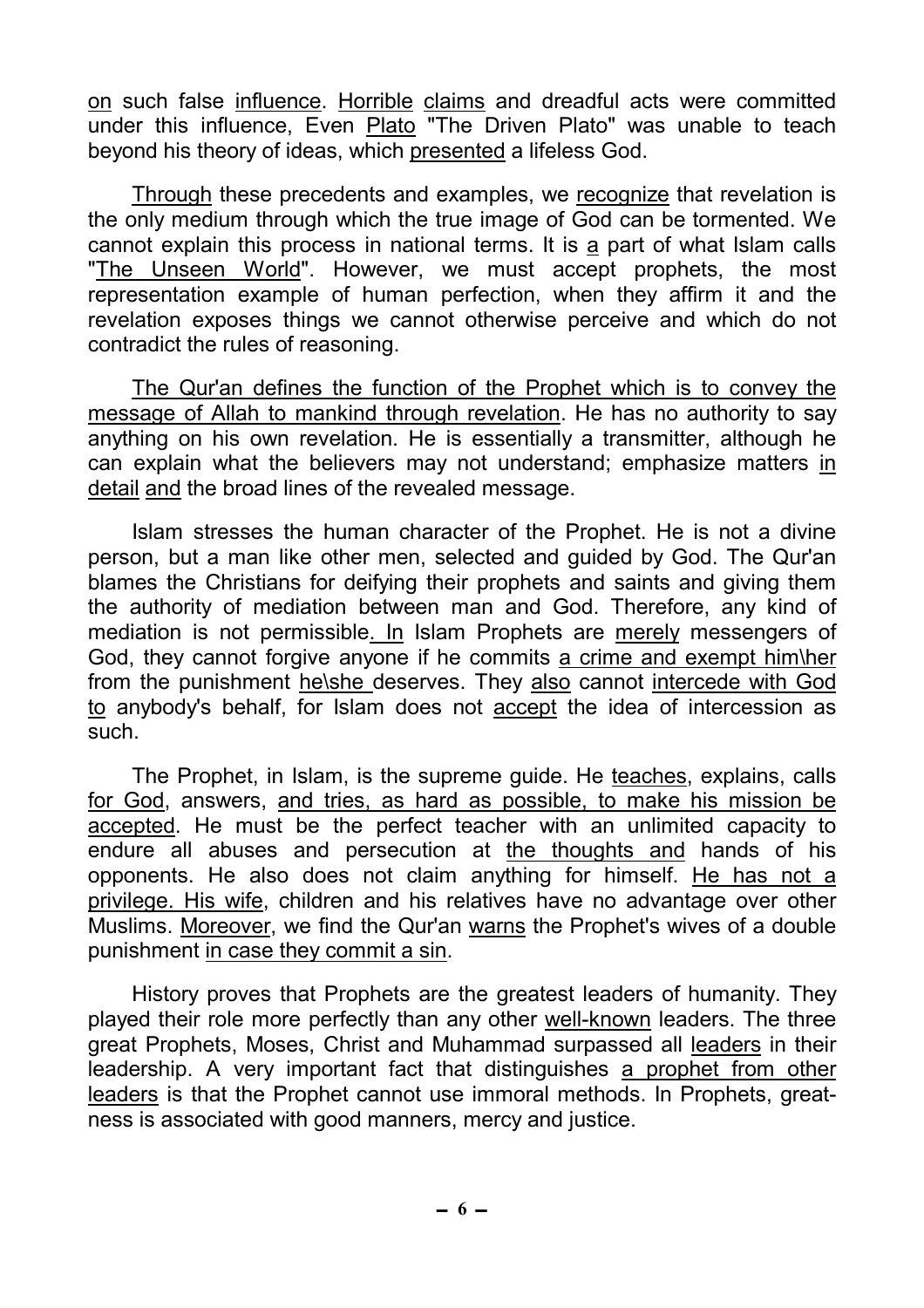## ImplIcaTIons

Now, what ate the effects of the conception of God and the Prophet? A Muslim imbued with this conception wills this conception will have profound belief that he has not been created at random or without o purpose. He believes that God had entrusted with a saw red mission, and the Almighty, Just, and Compassionate God had sent Prophets to show by there example and manners the right path to salvation. By following the guidance provided by the Prophets, he will receive his reward from God on the Day of Judgment.

The Muslim experiences peace of soul and harmony with the whole universe, all its components, the sun, the moon, the planets, the Heavens, the earth, the day and the night, etc... If St. Francis of Assisi spoke by virtue of his extraordinary purity of character and clairvoyance to birds, the fire and the sun addressing them as sisters, the Qur'an teaches the old man Muslim that all creature are like human beings It stales that there is not an animal (that lives) on earth nor a being that flies on its wings, but. Communities like you. (6:38).

The seven heavens and the earth, and all being therein declare His glory, there is not a tiling but celebrate. His praise (27:44)

This sense of brotherhood with all beings and elements of the universe based on objective principles make the true Muslim very careful in treating these elements. For example be must not waste water in washing "even if he was on the shore of s flowing river" he must not dire need, and must not use a pigeon or other living birds in sport as targets to shoot at. When a Muslim is slaughtering an animal, he must lessen its pain as much as possible.

The certain belief in an eternal life after death, beyond all that could be attained in this life, creates a feeling of expectation, and eliminates the sense of frustration caused not only by achievement and success. As long material objectives and desires could be achieved one after another sometimes a feeling of boredom crops up minimizing one's motivation zeal, and interest in life. But when there is a belief in the existence of another life after death, life becomes a continuum of accomplishments and vitality that lasts for ever. Therefore, a true Muslim never commits suicide, whereas in some advanced Western societies the rate of suicide is very high, even though the most of the material needs of the people are fulfilled. For a Muslim, this act is a kind of denying of last igniting the existence of the Almighty Compassionate God. Although a Muslim refuses to commit suicide, he is never afraid of death and meets it with tranquility, because he is confided of the Mercy or God.

These are some, but not all, of the results of the Islamic conception of God. In the Islamic conception of the Prophet Hood, a Muslim finds the guidance for the practical aspects of life. If a political leader, worker, employer father, husband, etc, would find precedents, commands and guiding